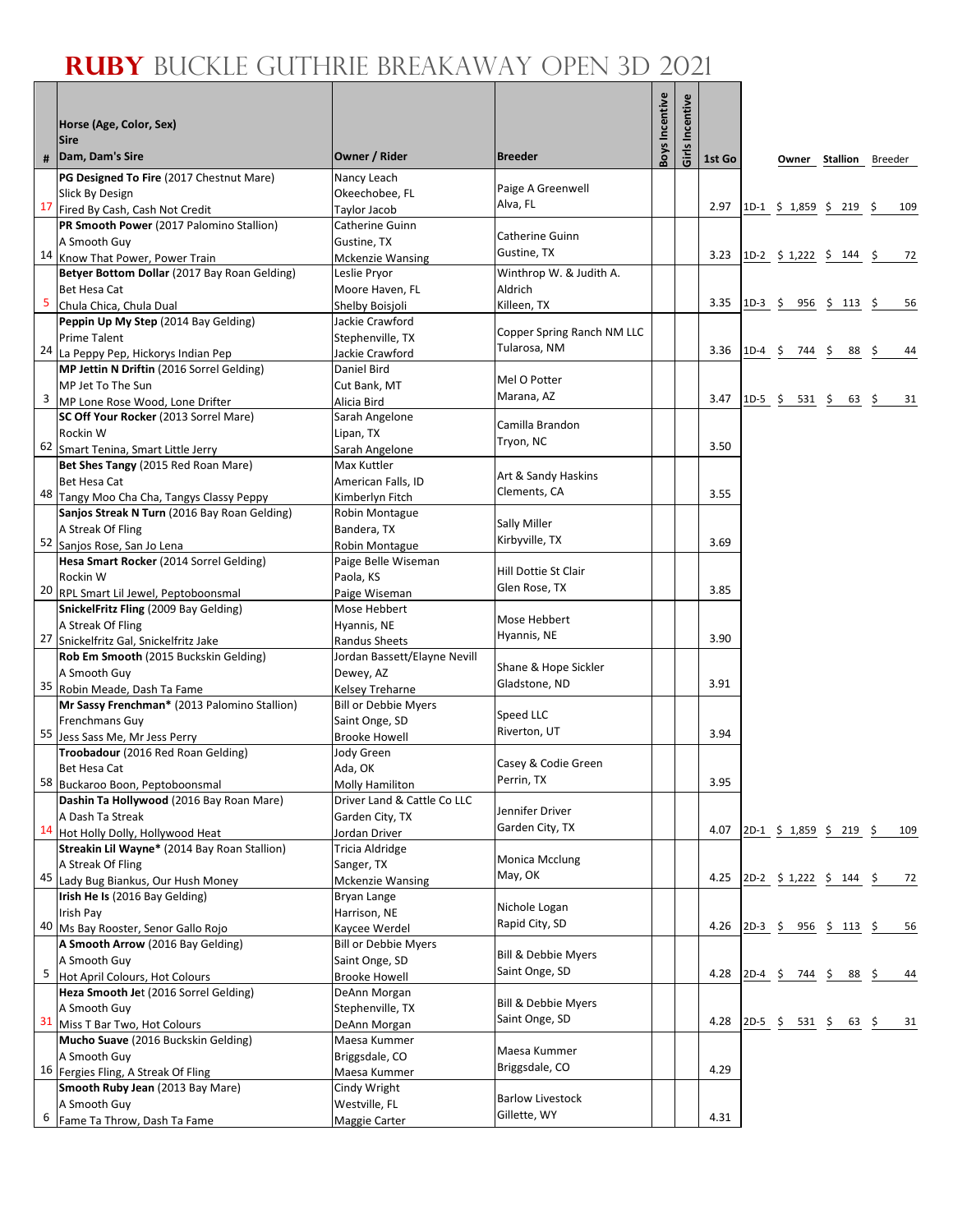| #              | Horse (Age, Color, Sex)<br><b>Sire</b><br>Dam, Dam's Sire                   | Owner / Rider                         | <b>Breeder</b>             | Boys Incentive | Girls Incentive | 1st Go        |                           | <b>Owner Stallion</b> Breeder |          |
|----------------|-----------------------------------------------------------------------------|---------------------------------------|----------------------------|----------------|-----------------|---------------|---------------------------|-------------------------------|----------|
|                | She Pays The Piper (2015 Sorrel Mare)                                       | TK & Lainee Sampson                   |                            |                |                 |               |                           |                               |          |
|                | Irish Pav                                                                   | Interior, SD                          | Thomas & Lainee Sampson    |                |                 |               |                           |                               |          |
|                | 59 NF French Kizzi, Frenchmans Guy                                          | Lainee Sampson                        | Interior, SD               |                |                 | 4.36          |                           |                               |          |
|                | Epic Coco (2015 Gray Gelding)                                               | Dawn Higgins                          |                            |                |                 |               |                           |                               |          |
|                | Epic Leader                                                                 | Loving, NM                            | Schiller Ranch LLC         |                |                 |               |                           |                               |          |
|                | 54 Cfour Black Easter, Darkelly                                             | Tauna Alcorn                          | College Station, TX        |                |                 | 4.41          |                           |                               |          |
|                | Goodbye Tax Man (2015 Gray Gelding)                                         | Kallee Munns                          |                            |                |                 |               |                           |                               |          |
|                | The Goodbye Lane                                                            | Promontory, UT                        | Kallee Cross Munns         |                |                 |               |                           |                               |          |
|                | 21 JHS Tax Hawk, Skye Dee Dash                                              | Kallee Munns                          | Snowville, UT              |                |                 | 4.57          |                           |                               |          |
|                | Bet On Easter Cat (2014 Brown Mare)                                         | Haven Meged                           |                            |                |                 |               |                           |                               |          |
|                | Bet Hesa Cat                                                                | Stephenville, TX                      |                            |                |                 |               |                           |                               |          |
|                | 26 Very Shortly, Shorty Lena                                                | Shelby Boisjoli                       |                            |                |                 | 4.58          |                           |                               |          |
|                | Cut A Slick Design (2015 Chestnut Mare)                                     | Carole Hollers                        |                            |                |                 |               |                           |                               |          |
|                | Slick By Design                                                             | Sturgis, SD                           | Carole Hollers             |                |                 |               |                           |                               |          |
| 33             | Cutters Little Jerry, Smart Little Jerry                                    | <b>Carole Hollers</b>                 | Sturgis, SD                |                |                 | 4.68          |                           |                               |          |
|                | Gunnin Thru Traffic (2016 Bay Mare)                                         | Kirk Johnston                         | Kirk Johnston              |                |                 |               |                           |                               |          |
|                | <b>Traffic Guy</b>                                                          | Anderson, TX                          | Anderson, TX               |                |                 |               |                           |                               |          |
| 47             | Fletchs Pistol, Royal Fletch                                                | Loni Kay Lester                       |                            |                |                 | 4.68          |                           |                               |          |
|                | Dial A Blazin Bunny (2016 Brown Gelding)                                    | Julia Clark                           | Julia R Ewing-Clark        |                |                 |               |                           |                               |          |
|                | Blazin Jetolena                                                             | Rolling Fork, MS                      | Rolling Fork, MS           |                |                 |               |                           |                               |          |
| 49             | Bullys Dialed In, Bully Bullion                                             | Maggie Carter                         |                            |                |                 | 4.71          |                           |                               |          |
|                | Cats Like Dimonds (2013 Sorrel Mare)                                        | Jerry Hodges                          | <b>Burnett Ranches LLC</b> |                |                 |               |                           |                               |          |
|                | Bet Hesa Cat                                                                | Vega, TX                              | Fort Worth, TX             |                |                 | 4.76          |                           |                               |          |
|                | 23 Greyt Big Dimonds, Greyt Whiz<br>Runnin C The Train (2013 Brown Gelding) | Sierra Sharp<br><b>Taylor Reazin</b>  | David Crawford & Connine   |                |                 |               |                           |                               |          |
|                | Freighttrain B                                                              | Peculiar, MO                          | <b>Morris</b>              |                |                 |               |                           |                               |          |
|                | 61 Miss Raininbow Ryon, The Rainbow Ranger                                  | Michelle Wilson                       | Centerview, MO             |                |                 | 5.01          | $3D-1$ \$ 1,859 \$ 219 \$ |                               | 109      |
|                | Bet Shesa Hot Spot (2017 Red Roan Mare)                                     | Shelby Boisjoli                       |                            |                |                 |               |                           |                               |          |
|                | Bet Hesa Cat                                                                | Stephenville, TX                      | Tamyra Kay Mefford         |                |                 |               |                           |                               |          |
|                | 30 Spotlight On Cherie, Spots Hot                                           | Shelby Boisjoli                       | Edmond, OK                 |                |                 | 5.15          | 3D-2 \$ 1,222 \$ 144 \$   |                               | 72       |
|                | Jess A French Vixen (2014 Buckskin Mare)                                    | April Vernon                          |                            |                |                 |               |                           |                               |          |
|                | First Down French                                                           | Morristown, AZ                        | Christine & Debra Langlois |                |                 |               |                           |                               |          |
| 9              | Feature Miss Dimples, Feature Mr Jess                                       | April Vernon                          | Watsonville, CA            |                |                 | 6.13          | $3D-3$ \$ 956 \$ 113 \$   |                               | 56       |
|                | Hesa Catty Colonel (2012 Gray Gelding)                                      | Jakup Bender                          |                            |                |                 |               |                           |                               |          |
|                | Bet Hesa Cat                                                                | Burleson, TX                          | Henry Knox                 |                |                 |               |                           |                               |          |
|                | 29 Princess Colonel, Triple Colonel                                         | Luke Coleman                          | Sedalia, MO                | В              |                 | 7.07          | $3D-4$ \$ 744 \$          | 88                            | 44<br>Ş. |
|                | Driftin Thru Traffic (2016 Palomino Mare)                                   | Kirk Johnston                         |                            |                |                 |               |                           |                               |          |
|                | <b>Traffic Guy</b>                                                          | Anderson, TX                          | Kirk Johnston              |                |                 |               |                           |                               |          |
|                | 12 Speedywood Blues, Speedywood Cat                                         | Loni Kay Lester                       | Anderson, TX               |                |                 | 12.99 3D-5 \$ | 531 \$                    | $63 \quad $5$                 | 31       |
|                | Watch Streak Go (2010 Bay Roan Mare)                                        | Jenna Lawrence                        | Jeffrey Hoier              |                |                 |               |                           |                               |          |
|                | A Streak Of Fling                                                           | River Falls, WI                       | Herman, NE                 |                |                 |               |                           |                               |          |
|                | 28 Miss Watch Poco Pine, Docs Leo Poco Pine                                 | Lacy Dunsmore                         |                            |                |                 | 13.06         |                           |                               |          |
|                | Sanjos Streak N Turn (2016 Bay Roan Gelding)                                | Robin Montague                        | Sally Miller               |                |                 |               |                           |                               |          |
|                | A Streak Of Fling<br>12 Sanjos Rose, San Jo Lena                            | Bandera, TX                           | Kirbyville, TX             |                |                 | 13.45         |                           |                               |          |
|                | Pays To Have Faith (2016 Red Roan Mare)                                     | Robin Montague<br>TK & Lainee Sampson |                            |                |                 |               |                           |                               |          |
|                | Irish Pay                                                                   | Interior, SD                          | Thomas K Sampson           |                |                 |               |                           |                               |          |
| $\mathbf{1}$   | Torias Little Fling, A Streak Of Fling                                      | Lainee Sampson                        | Interior, SD               |                |                 | 14.73         |                           |                               |          |
|                | Born Ta Be A Cowboy* (2016 Buckskin Stallion)                               | Nichols & Kara Caspers                |                            |                |                 |               |                           |                               |          |
|                | Sadies Borntoperform                                                        | New Underwood, SD                     | Arrow Y Ranch              |                |                 |               |                           |                               |          |
|                | 38 Boons Drift Girl, PC Boonlacious                                         | Jessica Caspers                       | Wasta, SD                  |                | G               | 18.13         |                           |                               |          |
|                | Shawne Streakin Jet (2015 Bay Roan Stallion)                                | Shawne Streakin Jet LLC               |                            |                |                 |               |                           |                               |          |
|                | A Streak Of Fling                                                           | Valentine, NE                         | Lisa O'Rourke-Fulton       |                |                 |               |                           |                               |          |
| 1              | Wild Shawne Lace, Shawne Bug                                                | Ceri Ward                             | Valentine, NE              |                |                 | 900.00        |                           |                               |          |
|                | Bea Bop Olena (2017 Sorrel Mare)                                            | Jana Perry                            |                            |                |                 |               |                           |                               |          |
|                | Blazin Jetolena                                                             | Cut Bank, MT                          | Jana L Perry               |                |                 |               |                           |                               |          |
| $\overline{2}$ | Brandons Love, Apollo                                                       | Jana Perry                            | Cut Bank, MT               |                |                 | 900.00        |                           |                               |          |
|                | Hesa Good Bet (2012 Sorrel Gelding)                                         | Charlesworth Ranch Company            | <b>Bret Bussey</b>         |                |                 |               |                           |                               |          |
|                | Bet Hesa Cat                                                                | Marathon, TX                          | Guin, AL                   |                |                 |               |                           |                               |          |
| 4              | Puro Blanco, Dual Pep                                                       | Emilee Charlesworth                   |                            |                |                 | 900.00        |                           |                               |          |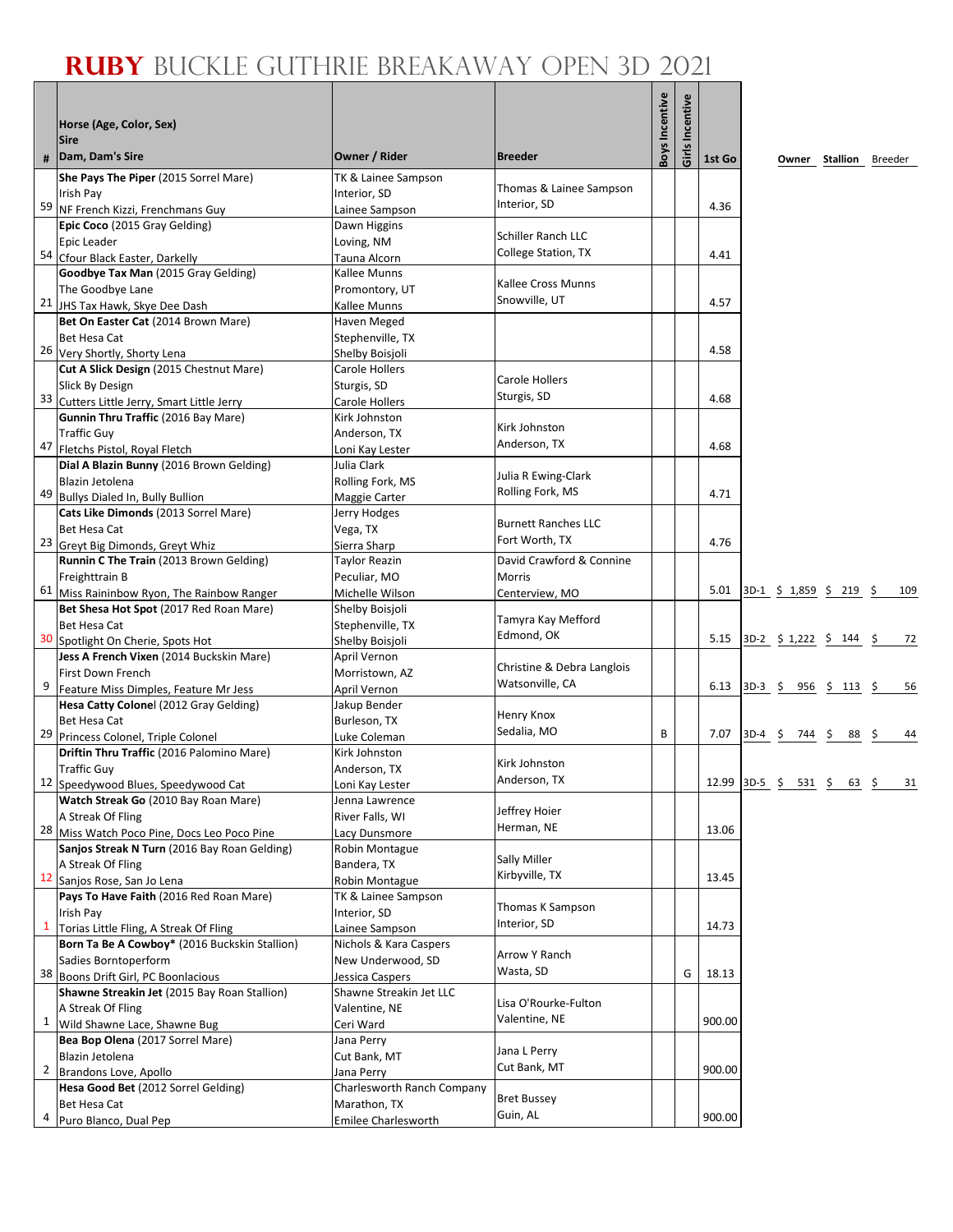|    |                                                                                   |                                           |                                | Boys Incentive |           |        |
|----|-----------------------------------------------------------------------------------|-------------------------------------------|--------------------------------|----------------|-----------|--------|
|    | Horse (Age, Color, Sex)<br><b>Sire</b>                                            |                                           |                                |                | Incentive |        |
| #  | Dam, Dam's Sire                                                                   | Owner / Rider                             | <b>Breeder</b>                 |                | Girls     | 1st Go |
|    | Chris Le Dough (2014 Sorrel Gelding)                                              | <b>Okelberry Livestock</b>                |                                |                |           |        |
|    | Twoforthedough                                                                    | Goshen, UT                                | David A Whitaker<br>Taylor, UT |                |           |        |
| 7  | Dash To A Frenchman, Frenchmans Guy                                               | Annie Okelberry                           |                                |                |           | 900.00 |
|    | PRsun Smooth (2012 Palomino Gelding)<br>A Smooth Guy                              | Painter Ranch<br>Buffalo, SD              | Bill & Debbie Myers            |                |           |        |
|    | 8 Misty Moon Lite, Rare Jet                                                       | Jessica Holmes                            | Saint Onge, SD                 |                |           | 900.00 |
|    | Pays To Have Faith (2016 Red Roan Mare)                                           | TK & Lainee Sampson                       |                                |                |           |        |
|    | Irish Pay                                                                         | Interior, SD                              | Thomas K Sampson               |                |           |        |
|    | 10 Torias Little Fling, A Streak Of Fling                                         | Lainee Sampson                            | Interior, SD                   |                |           | 900.00 |
|    | RB Prince OfA Guy (2015 Sorrel Gelding)                                           | Ian & Megan Welles                        | <b>Ronny Bumpus</b>            |                |           |        |
|    | <b>Traffic Guv</b><br>11 Peppys Sun Princess, Ninas Peppy Doc                     | Buffalo, WY<br>Michelle Alley             | Lampasas, TX                   |                |           | 900.00 |
|    | RJ Miss Gracie Gal (2017 Red Roan Mare)                                           | Shelby Scott                              |                                |                |           |        |
|    | <b>Guys Eye Paint</b>                                                             | Bellevue, TX                              | Rande S Pace                   |                |           |        |
|    | 13 Vegas Cindy Hancock, My Guy Hancock                                            | Shelby Scott                              | Provo, UT                      |                |           | 900.00 |
|    | Hot Irish Twister (2016 Palomino Gelding)                                         | Lyle or Lapriel Clark                     |                                |                |           |        |
|    | Irish Pay                                                                         | Corrinne, UT                              | Michael McNulty<br>Kamas, UT   |                |           | 900.00 |
|    | 15 Red Hot Twister, Red Hot Quixote                                               | Mindy Clark                               |                                |                |           |        |
|    | Snazzy Lil Dasher (2012 Sorrel Mare)<br>JL Dash Ta Heaven                         | Irlbeck Land & Cattle<br>Happy, TX        | Jud Little                     |                |           |        |
|    | 17 Snazzy Nazzy, Relagate                                                         | Danielle Irlbeck                          | Ardmore, OK                    |                |           | 900.00 |
|    | Heza Fiery Fling (2015 Bay Roan Stallion)                                         | <b>Delancey Enterprises LLC</b>           |                                |                |           |        |
|    | A Streak Of Fling                                                                 | Chevenne, WY                              | <b>Ashley Hamrick</b>          |                |           |        |
|    | 18 Shezafirenbully, Bully Bullion                                                 | Raegen Delancey                           | Webster Springs, WV            |                |           | 900.00 |
|    | Paid For A Fling (2015 Buckskin Gelding)                                          | DeAnn Morgan                              | Thomas K Sampson               |                |           |        |
|    | Irish Pay                                                                         | Stephenville, TX                          | Interior, SD                   |                |           | 900.00 |
|    | 19 Torias Little Fling, A Streak Of Fling<br>Dashin Ta Penny (2015 Bay Roan Mare) | DeAnn Morgan<br>Hank & Stephanie Williams |                                |                |           |        |
|    | A Dash Ta Streak                                                                  | Norwood, CO                               | Kelly Gorrell                  |                |           |        |
|    | 22 Short Penny, Dash Ta Fame                                                      | Harlie Zehnder                            | Beach, ND                      |                |           | 900.00 |
|    | Fling Me The Cash (2014 Bay Roan Gelding)                                         | Jessica Beck                              |                                |                |           |        |
|    | A Streak Of Fling                                                                 | Pauls Valley, OK                          | Atwood Quarter Horses Inc      |                |           |        |
|    | 25 SDP Spoonful of Cash, Hes A Peptospoonful                                      | Cadence Crawford                          | Kenwood, CA                    |                |           | 900.00 |
|    | Move Over Elvis* (2012 Palomino Stallion)                                         | Kathy Donegan                             | Kathy Donegan                  |                |           |        |
|    | Frenchmans Guy<br>30 BA Dashin Mover, Dashin Elvis                                | Bluff Dale, TX<br>Lacey Harmon            | Bluff Dale, TX                 |                |           | 900.00 |
|    | Smooth Is Fast (2017 Buckskin Mare)                                               | <b>Bill or Debbie Myers</b>               |                                |                |           |        |
|    | A Smooth Guy                                                                      | Saint Onge, SD                            | <b>Bill &amp; Debbie Myers</b> |                |           |        |
|    | 31 Sheza Power Wagon, PYC Paint Your Wagon                                        | <b>Brooke Howell</b>                      | Saint Onge, SD                 |                |           | 900.00 |
|    | Irish Ivy (2013 Sorrel Mare)                                                      | TK & Lainee Sampson                       | <b>Lucey Quarter Horses</b>    |                |           |        |
|    | Irish Pay                                                                         | Interior, SD                              | Hot Springs, SD                | B              |           | 900.00 |
|    | 32 Ms Bay Rooster, Senor Gallo Rojo<br>Okey Dokey Protegee (2015 Brown Mare)      | Cooper Sampson<br>Kaitlynn Ochsner        |                                |                |           |        |
|    | Shawne Bug Leo                                                                    | Hempstead, TX                             | Lisa Van Winkle                |                |           |        |
|    | 34 Okey Dokey Doll, Okey Dokey Dale                                               | Kaitlynn Ochsner                          | Hempstead, TX                  |                |           | 900.00 |
|    | Lethal By Design (2016 Bay Mare)                                                  | <b>Shelley Spratt</b>                     |                                |                |           |        |
|    | Slick By Design                                                                   | Phoenix, AZ                               | Self Birgit                    |                |           |        |
|    | 36 TR Miss Graygun, Playgun                                                       | Sierra Spratt                             | Pilot Point, TX                |                |           | 900.00 |
|    | Lets Get Rollin (2014 Sorrel Gelding)                                             | Jessica Asher                             | <b>Busby Quarterhorse LLC</b>  |                |           |        |
|    | Blazin Jetolena<br>37 Rollin Nickie, As Good As Nick Gets                         | Tazewell, TN<br>Ceri Ward                 | Millsap, TX                    |                |           | 900.00 |
|    | Lil Famous Winner (2015 Black Mare)                                               | David Howlett                             |                                |                |           |        |
|    | <b>Winners Version</b>                                                            | Delta, UT                                 | Charles L Heaton               |                |           |        |
|    | 39 PC Legal Spice, Dash Ta Fame                                                   | McKensy Topham                            | Saratoga Springs, UT           |                |           | 900.00 |
|    | PR Cowboys Moonlite (2013 Bay Mare)                                               | Painter Ranch                             |                                |                |           |        |
|    | Cowboys Cartel                                                                    | Buffalo, SD                               | Painter Ranch<br>Buffalo, SD   |                |           |        |
|    | 41 Misty Moon Lite, Rare Jet                                                      | Jessica Holmes                            |                                |                |           | 900.00 |
|    | Fast N Frosty Fling (2015 Bay Roan Mare)<br>A Streak Of Fling                     | Coy & Maesa Kummer<br>Briggsdale, CO      | <b>Monica McClung</b>          |                |           |        |
| 42 | Bugs With Frosting, Dash Ta Fame                                                  | Maesa Kummer                              | May, OK                        |                |           | 900.00 |
|    | Coats Guys Astreakin (2014 Buckskin Mare)                                         | Larry Coats                               |                                |                |           |        |
|    | Frenchmans Guy                                                                    | San Angelo, TX                            | Larry Coats                    |                |           |        |
|    | 43 Streakin Form, Rare Form                                                       | Alicia Bird                               | San Angelo, TX                 |                |           | 900.00 |

**<u>Owner</u> Stallion Breeder**